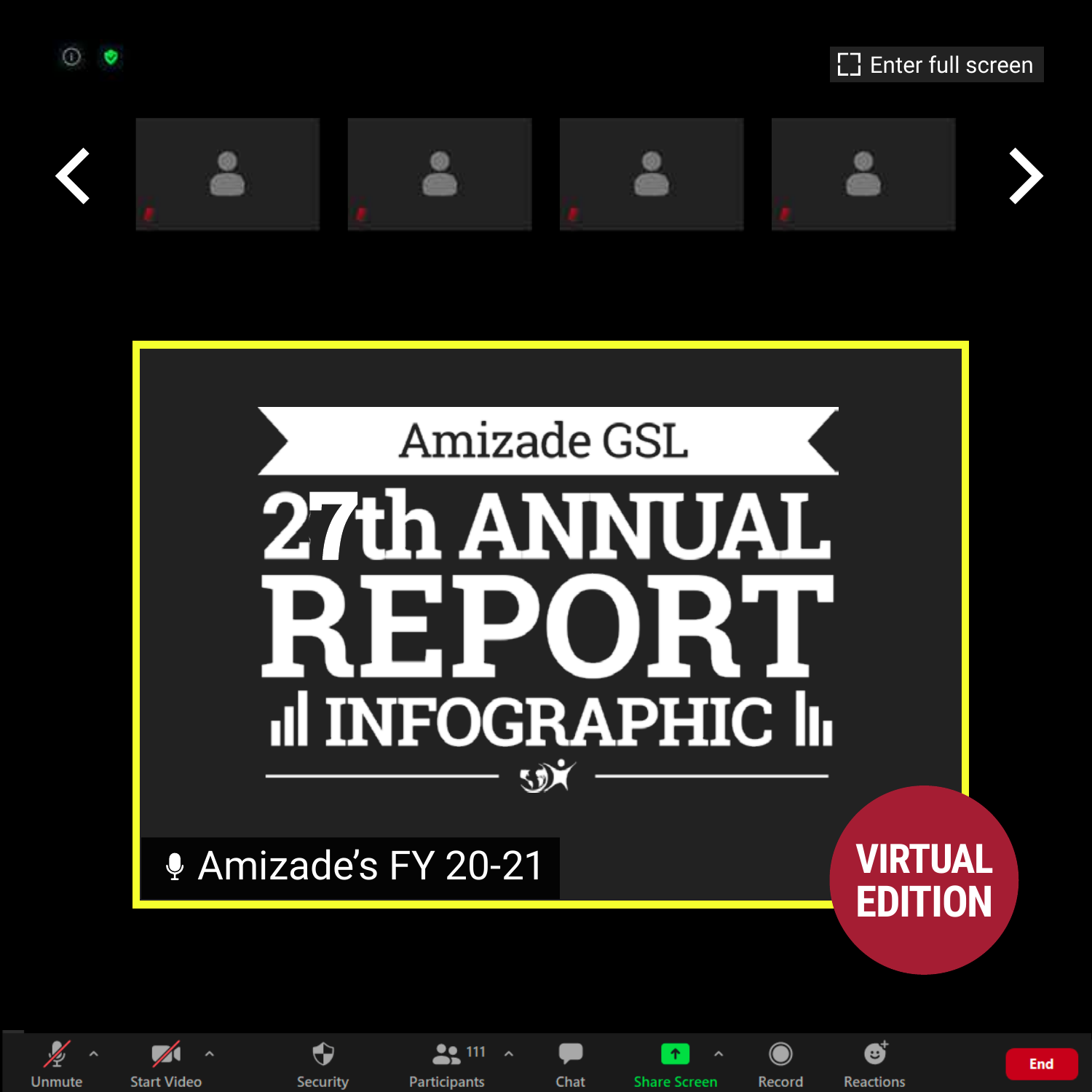Chat



Brandon Blache-Cohen | Amizade to Everyone

Hi Friends! I'm honored to welcome you to Amizade's 27th Annual Report.

Despite the pandemic raging on and our travel programs remaining paused, 2021 was a watershed year for Amizade from an equity, access, and environmental sustainability perspective. From Bolivia to Brazil, Puerto Rico to Pittsburgh, we inspired and disrupted over 500 young people through the power of virtual service-learning. We met our mission at one tenth the cost per person than prior to the pandemic and with a minimal carbon footprint.

I invite you to read on, learn about our accomplishments in 2021, and imagine how you can help Amizade bring more joy and justice to the world in 2022. Enjoy!

To: Everyone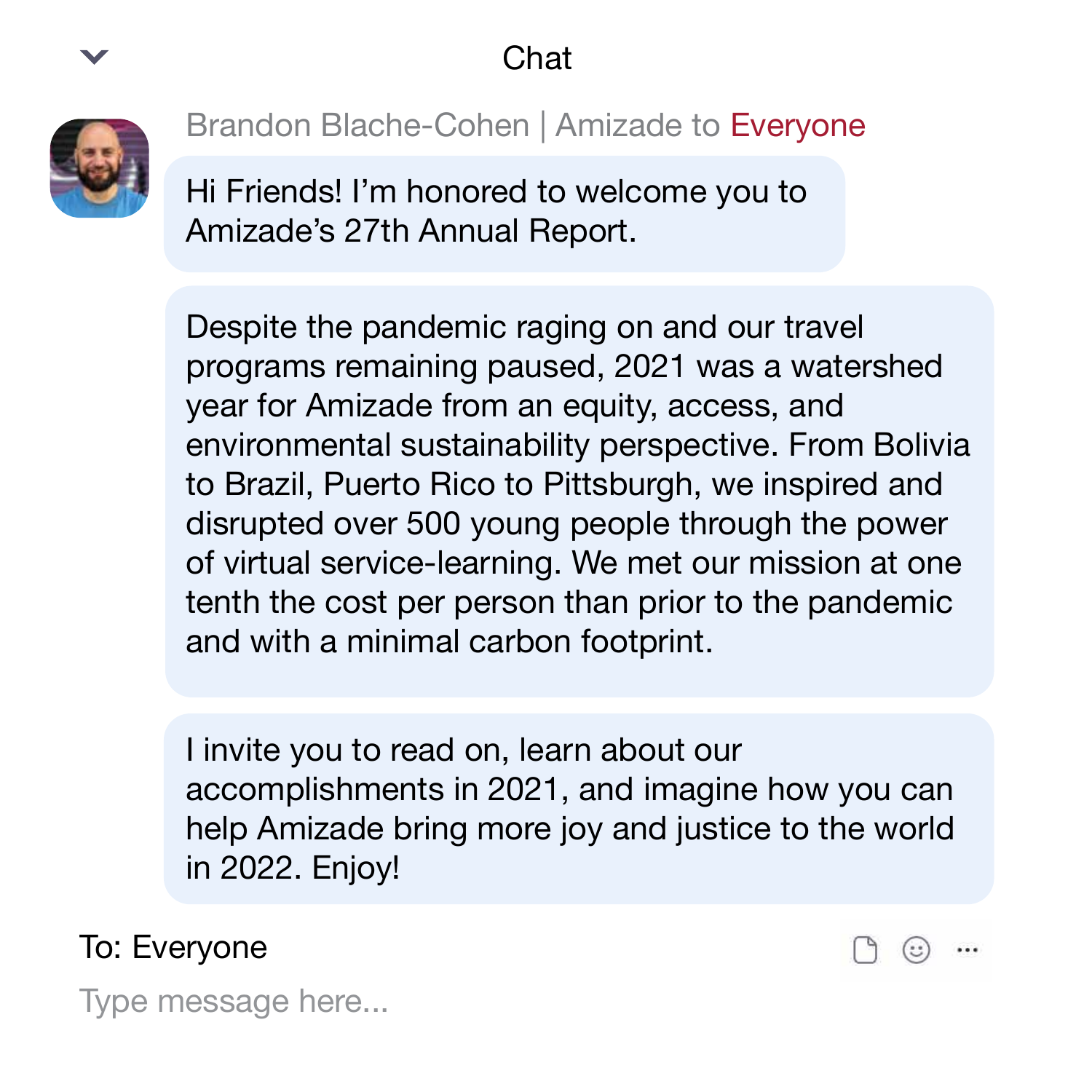Chat



#### Amizade to Everyone



Mission: Amizade inspires empathy, catalyzes social action, and links diverse communities through Fair Trade Learning.



Vision: To create a world where diverse communities connect freely, forge lasting relationships, and build a more just planet together.

(::

To: Everyone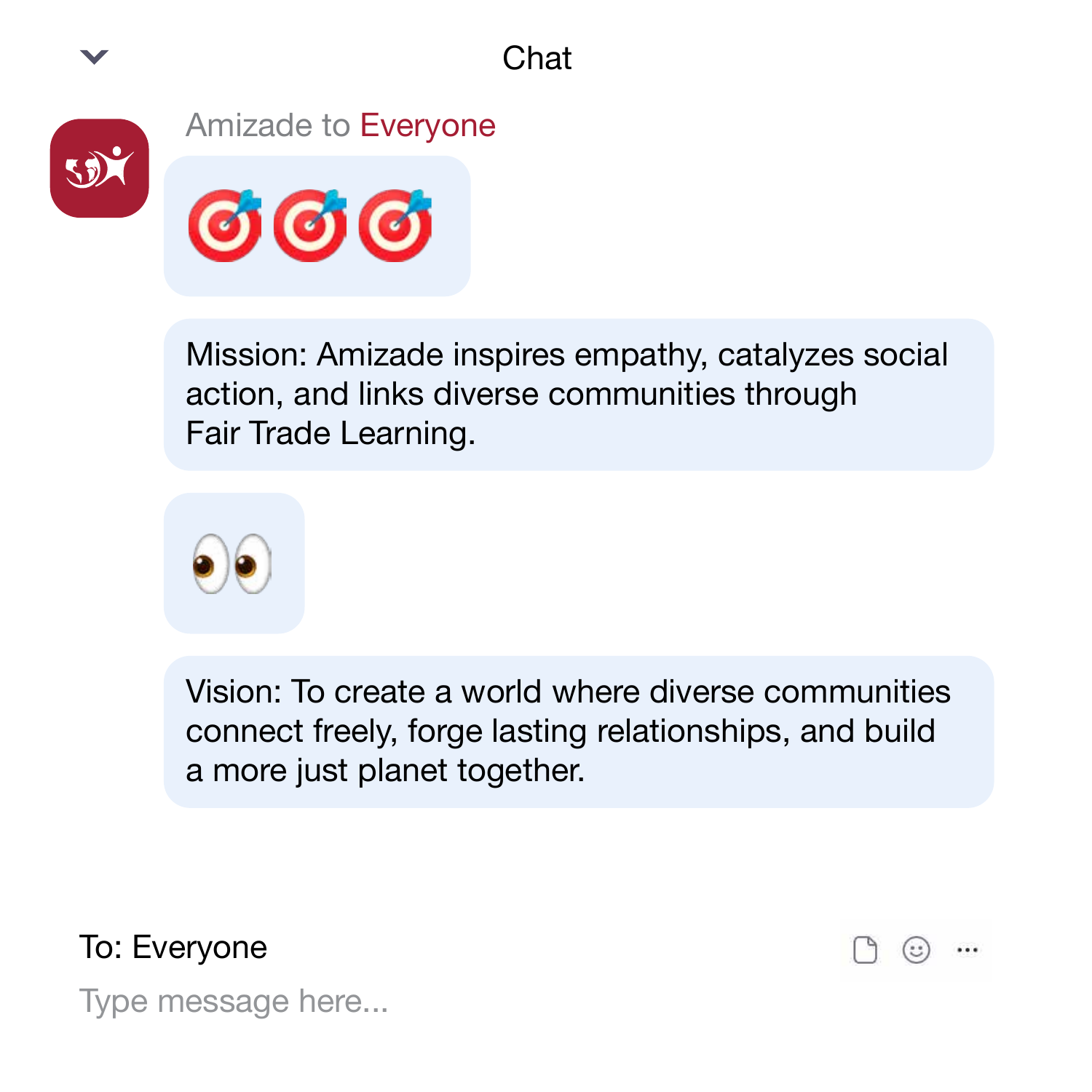

#### Amizade to Everyone

Our operations consist of three core activities:

1. We collaborate with universities, high schools, community groups, and companies to design and manage safe and empowering global service-learning and volunteer programs.

2. We work closely with communities all over the world to develop and manage sustainable and empowering initiatives. In the process, we create strong cross-cultural bonds and new global citizens.

3. We act as a catalyst for improvement in international education, developing innovative curriculum and sector changing ideals like Fair Trade Learning, and sharing best practices with others through consulting.

To: Everyone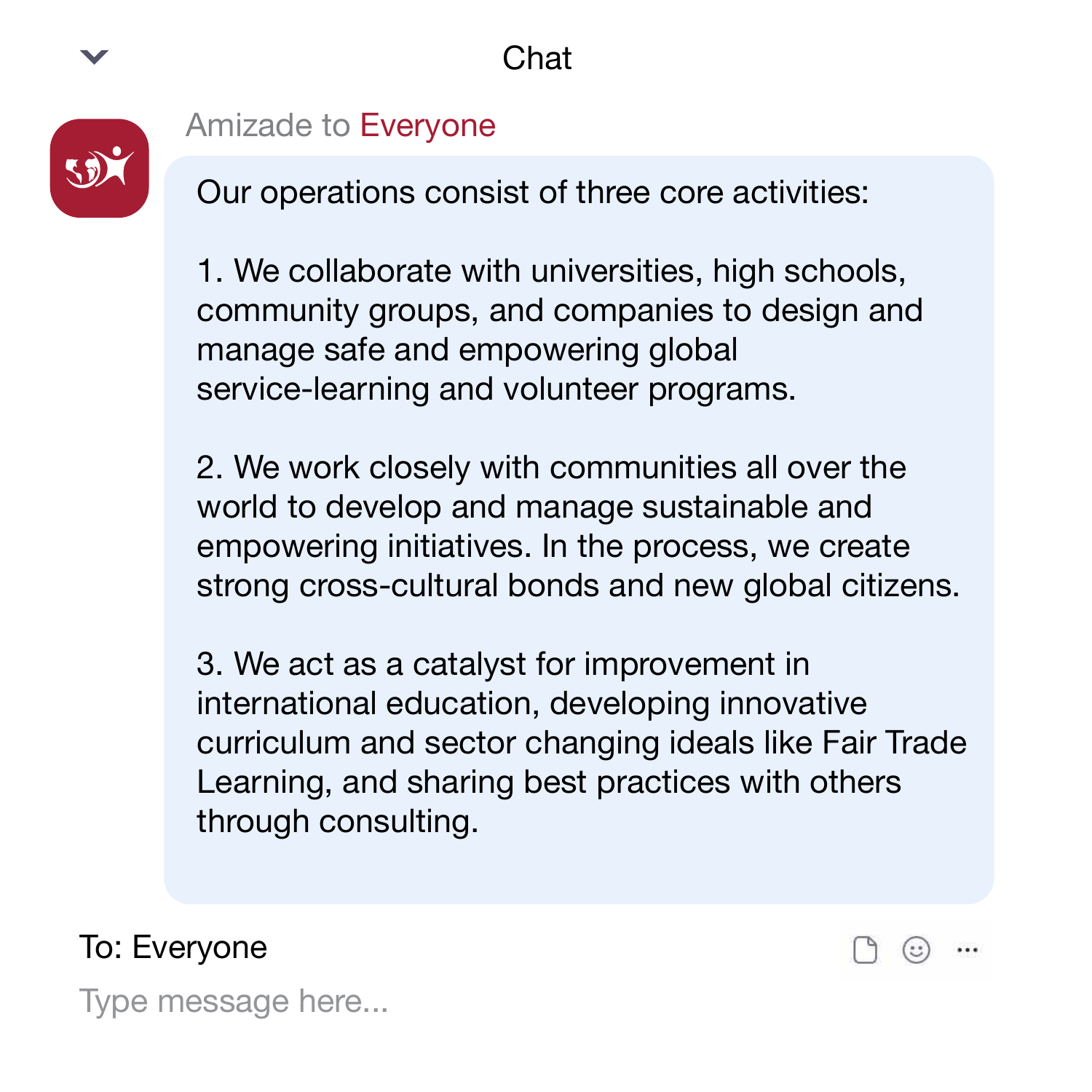

## **TOP STORIES**  $\bigstar$



#### **Diving deep into virtual service-learning**

Unfortunately we couldn't physically travel with our education and community partners this year, but that didn't mean that the journey ended. Even a worldwide pandemic can't keep us from considering new ways to meet our mission and ensure our network remains connected. This year, we worked creatively and harnessed the full potential of our virtual service learning programs, and we even won an innovation award for it.

#### **[READ MORE](https://bit.ly/3dXPAO8)**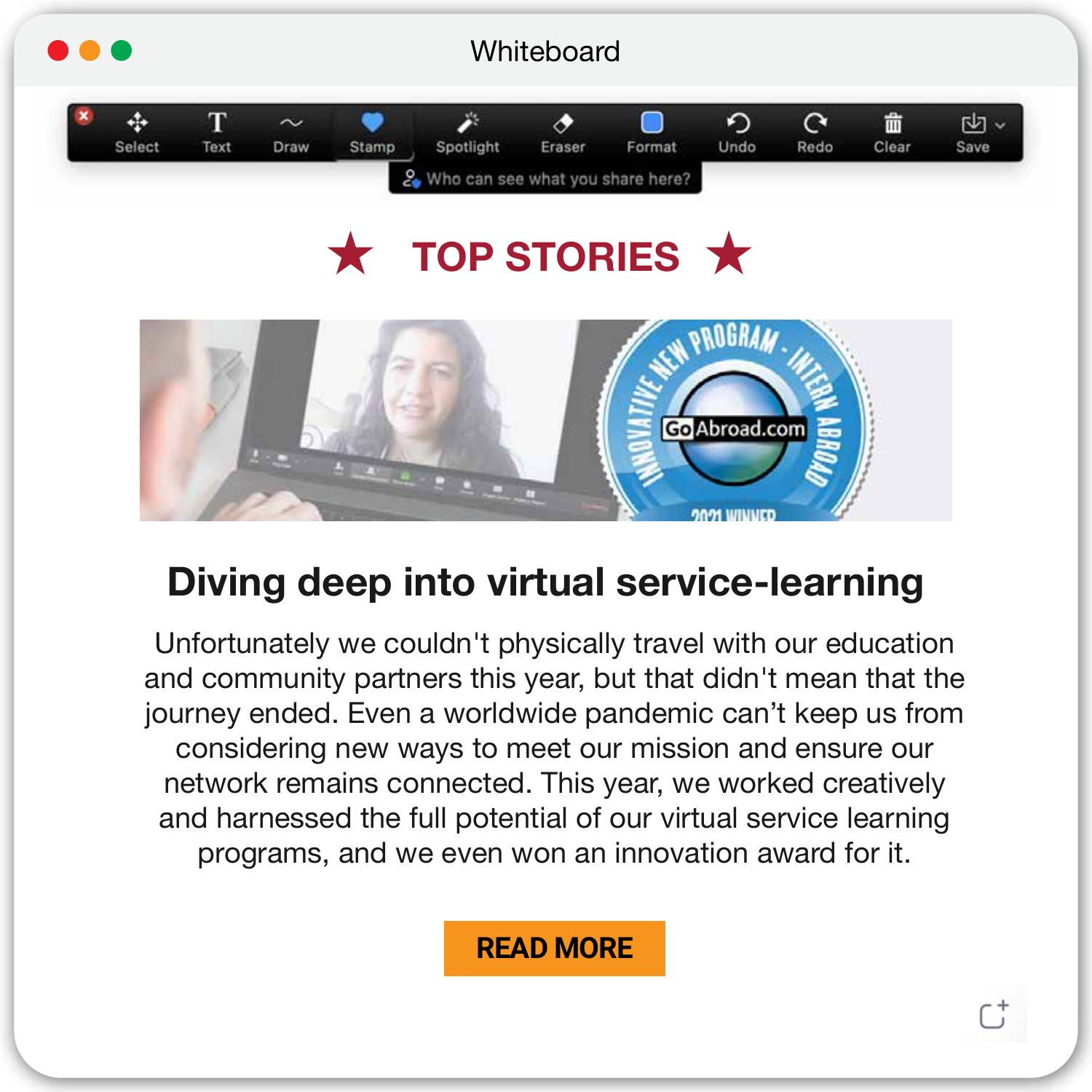



## **★ TOP STORIES ★**

#### **Fair Trade Learning scholarship recipient arrives in the U.S.**

This story started way back in 2014, after Slippery Rock University students and faculty returned from an immersive Amizade program with the Petersfield Galloway Benevolent Society (PGBS) in Petersfield, Jamaica and began sharing their experiences with other students, staff, and administrators on campus. In the winter of 2019—with the full support of the university president, Amizade, and the PGBS—SRU decided to further their institutional commitment to Fair Trade Learning by creating a four year scholarship opportunity for a Petersfield/Galloway community member: Nybert Samuels, who arrived on campus in August 2021. Nybert is now completing his degree on campus, after taking his first year of SRU courses online from his home in Petersfield. Keep an eye out for more details on this story in the coming year.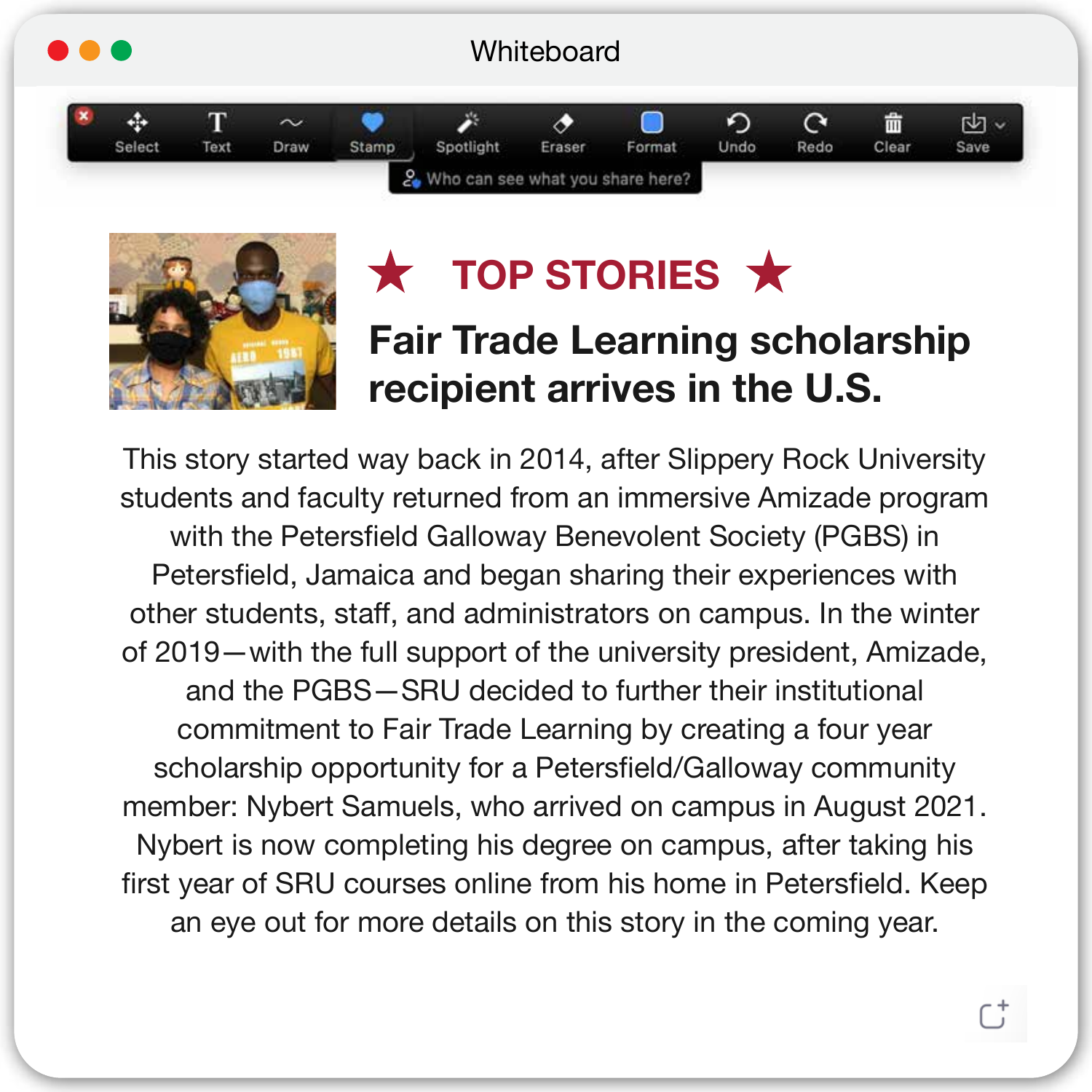

## **TOP STORIES**  $\bigstar$



#### **Bolivia-Puerto Rico Youth Exchange**

Through the support of a generous donation, Amizade had an exciting opportunity to host a brand new type of virtual program: an exchange between two groups of young people in Bolivia and Puerto Rico. It was a huge success! These young students reminded us how powerful service-learning can be in any format, and how easy it is to connect with people from different backgrounds if you allow yourself to fully open up to the experience. As a result, Amizade now plans to keep connecting young people in the communities where we work with international experiences and service opportunities like this every year, and we've already expanded to Brazil and Jamaica.

#### **[READ MORE](https://bit.ly/3CNhUxh)**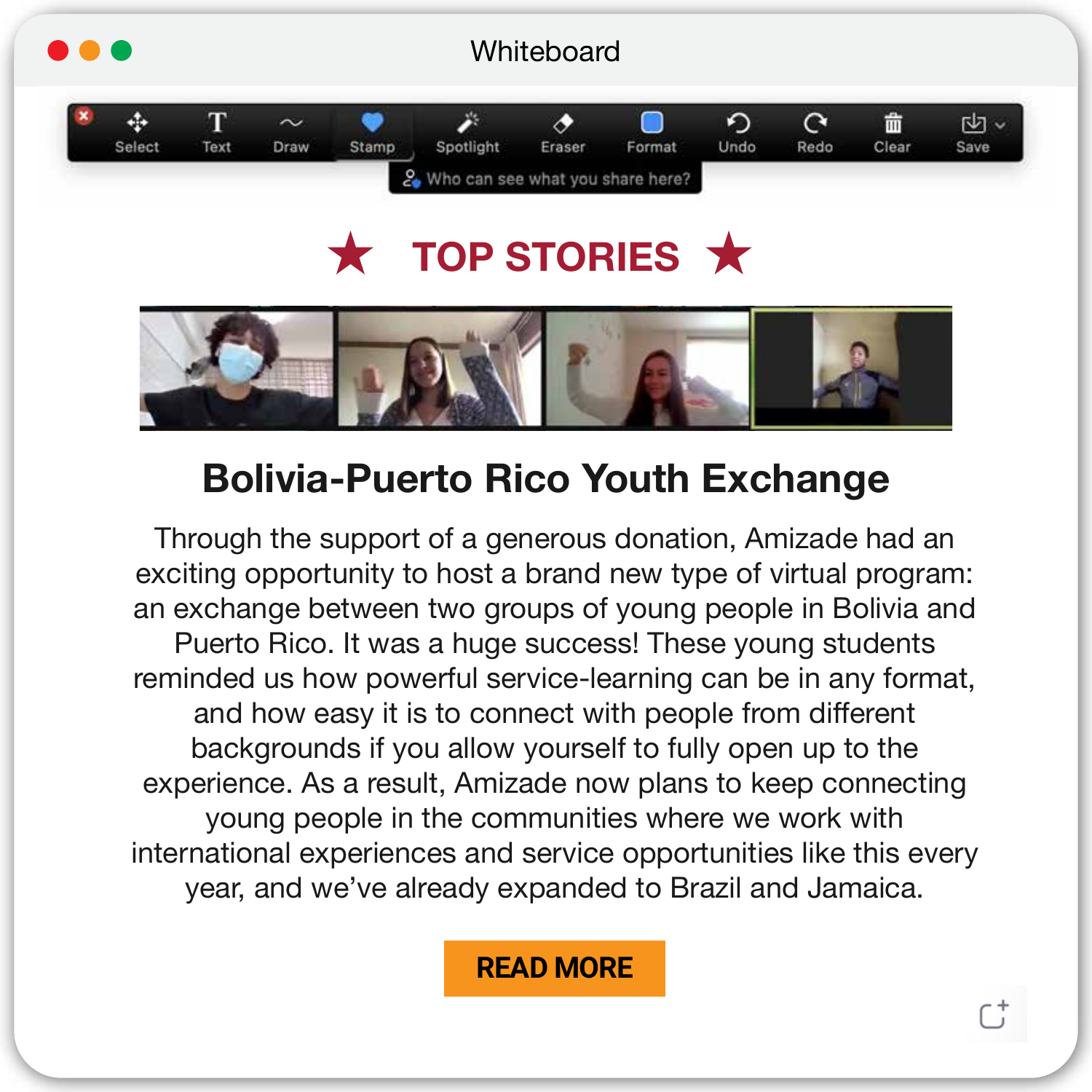#### **Whiteboard**





## **TOP STORIES X**

#### **Amizade produces short documentaries about anti-racism movements and COVID-19**

At the request of our partners at Ohio University, Amizade produced two short documentaries and reflection guides for students, sharing diverse perspectives on these two topics from our community partners around the world. Ohio University used these documentaries and guides in seminars with all of their first-year students, and the documentaries have since become a key component of Amizade's VSL programming. To keep our community partners and staff safe from COVID-19, the documentaries were made without traveling or meeting in person! This was the first production of its kind in the history of the organization.

**[READ MORE](https://bit.ly/3bBr9Ev)**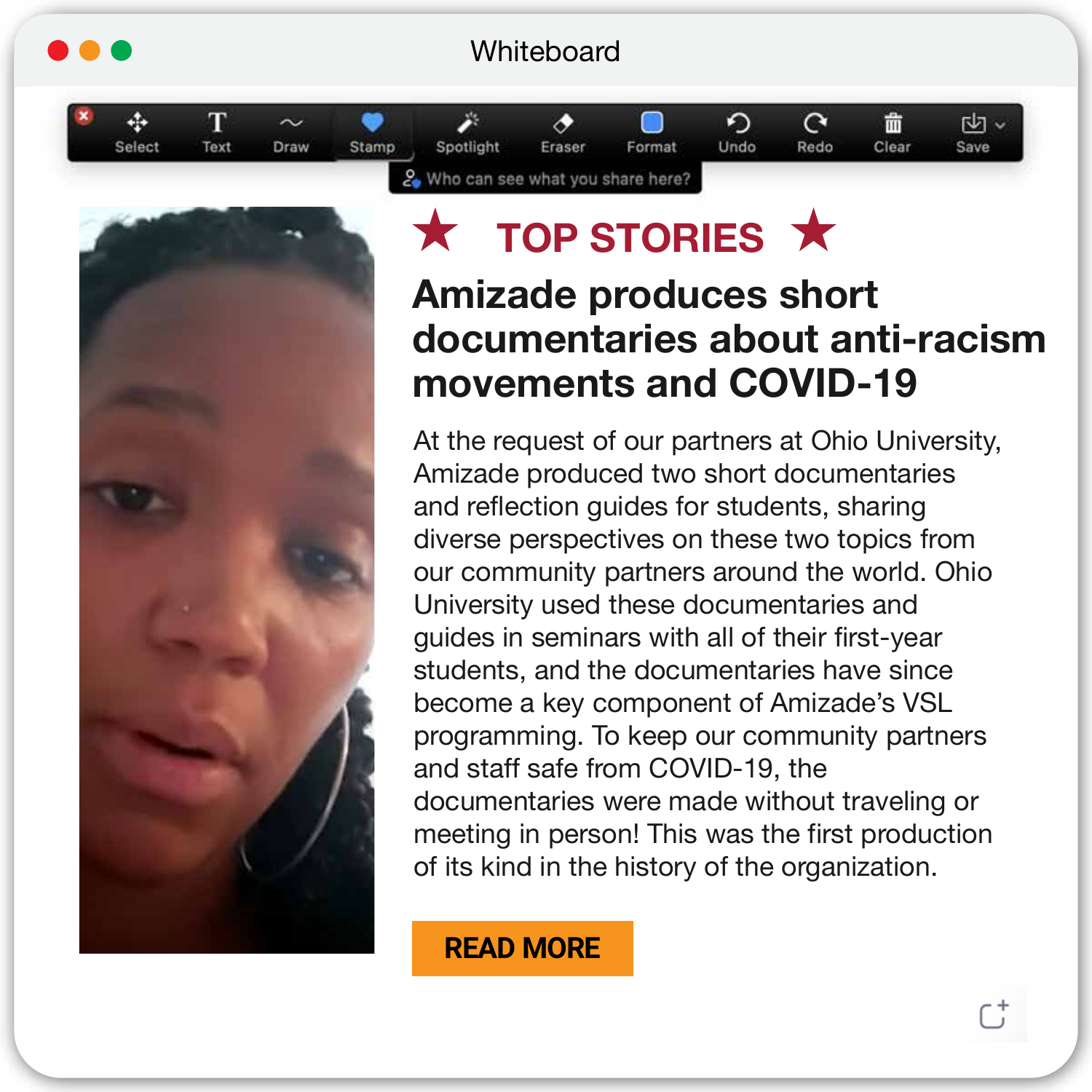

### **TOP STORIES**

#### **Amizade and Nature Seekers in Trinidad and Tobago team up for fundraising**



Like many organizations, Amizade's partner Nature Seekers has been severely impacted by COVID-19, and 2021 marked the second year in a row that they couldn't run their turtle watching tours—their primary source of revenue to fund their essential conservation work. Amizade used our fundraising platform to help Nature Seekers launch a campaign, which raised over \$5,000! Many thanks to all who donated. Here are some kind words from our friends at Nature Seekers: "From the bottom of our hearts we extend our greatest appreciation to all who contributed to help us reach our first goal. Despite the impacts of COVID-19, the flames of conservation are still lit and with your continued support, it will never go out."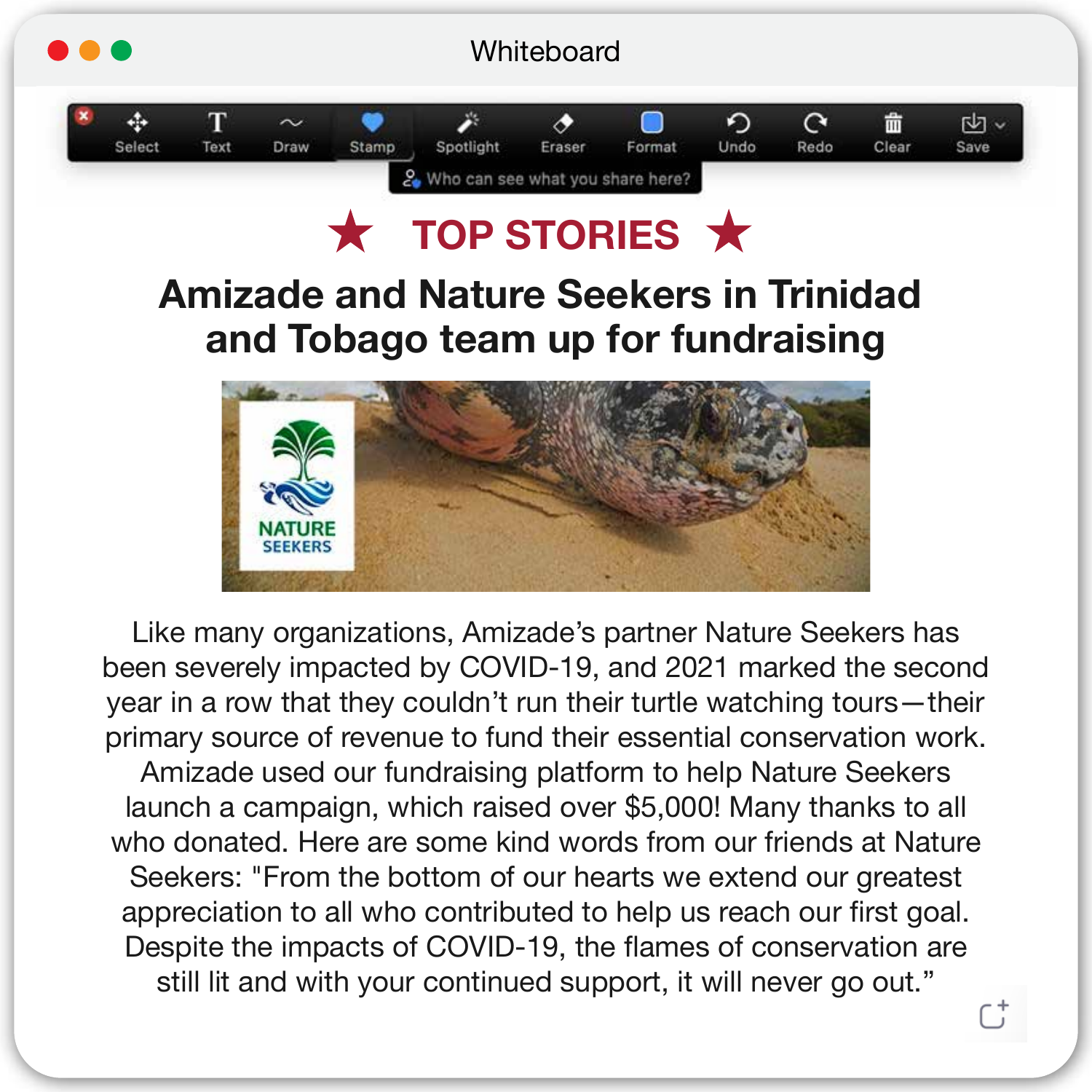

## **FY 20-21**

## **Amizade ran 50 virtual programs**

## **With a total of 537 participants**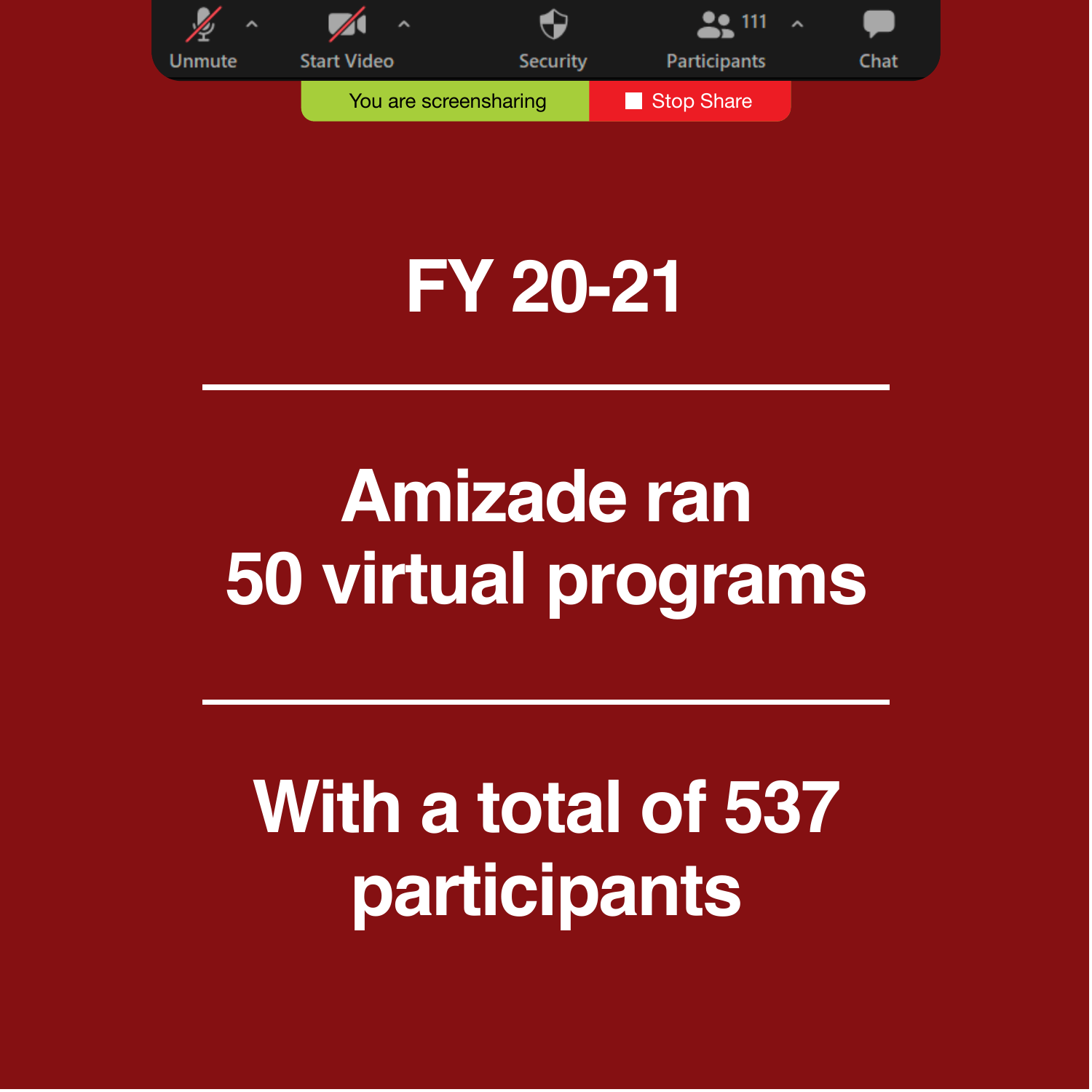

### **AMIZADE VSL BEHAVIORAL DATA**

Survey responses from our VSL participants show how this model matches the positive impacts of our travel programs. *AGRFF & STRONGLY AGRFF* **2020-21 (USL)** 



The Amizade experience **gave me a new appreciation for the challenges, assets, and possibilities present in the community I virtually engaged with.**





 The Amizade experience **increased my feelings of empathy for the well-being of others.**





The Amizade experience **gave me new insights about myself as a global citizen.**





The Amizade experience **increased my intention to engage in activities that will make the world a more equitable place.**

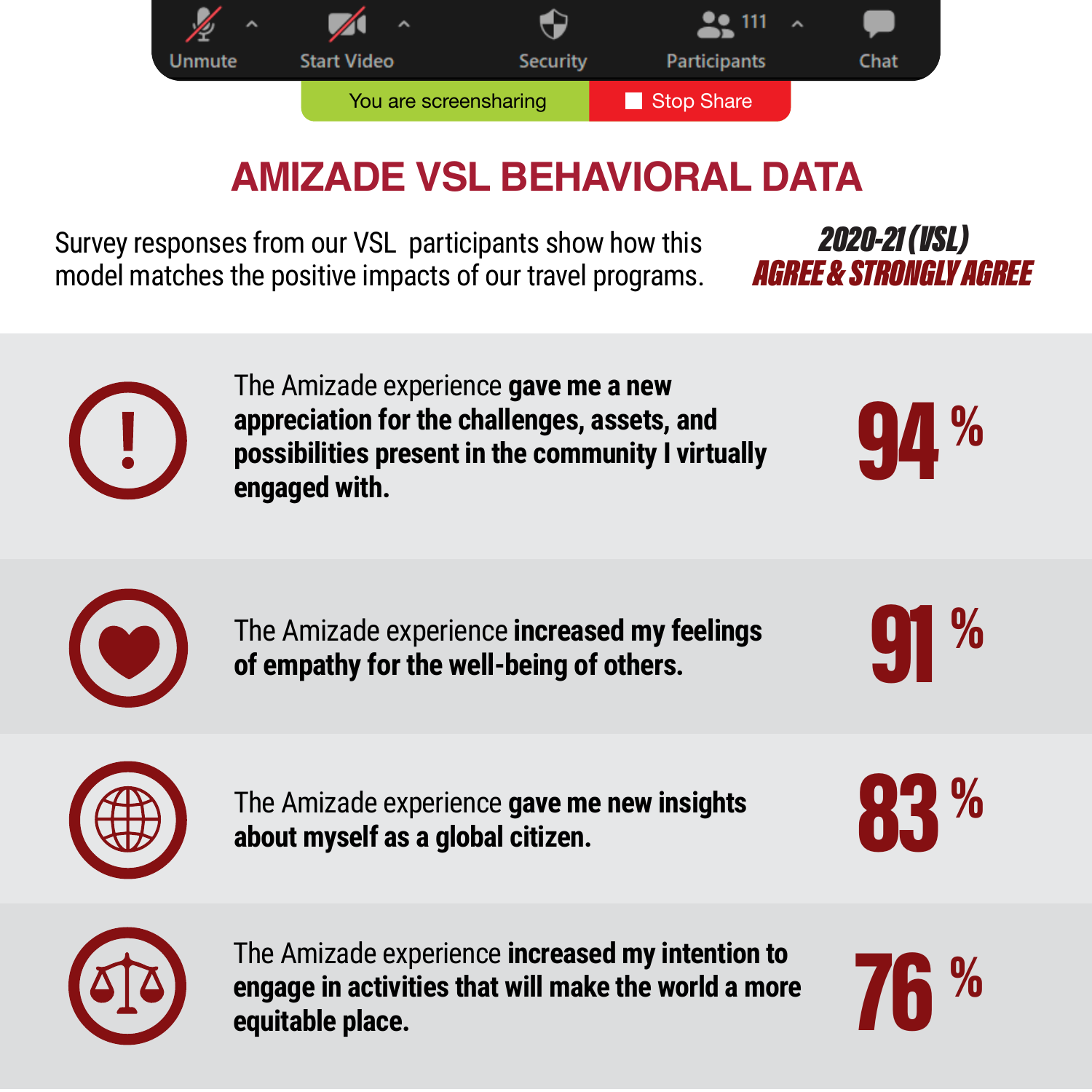

### **AMIZADE VSL BEHAVIORAL DATA**

Survey responses from our VSL participants show how this model matches the positive impacts of our travel programs. AGREE & STRONGLY AGREE **2020-21 (VSL)** 



The Amizade experience **increased my intention to take action (activism, volunteerism, community participation etc.) to improve my home community.**





Through the Amizade experience, **I made friends**<br>with people with whom I would not have otherwise<br>befriended. **with people with whom I would not have otherwise befriended.**

 $\frac{1}{2}$ 



My career goals have been **clarified as a result of my Amizade experience.**

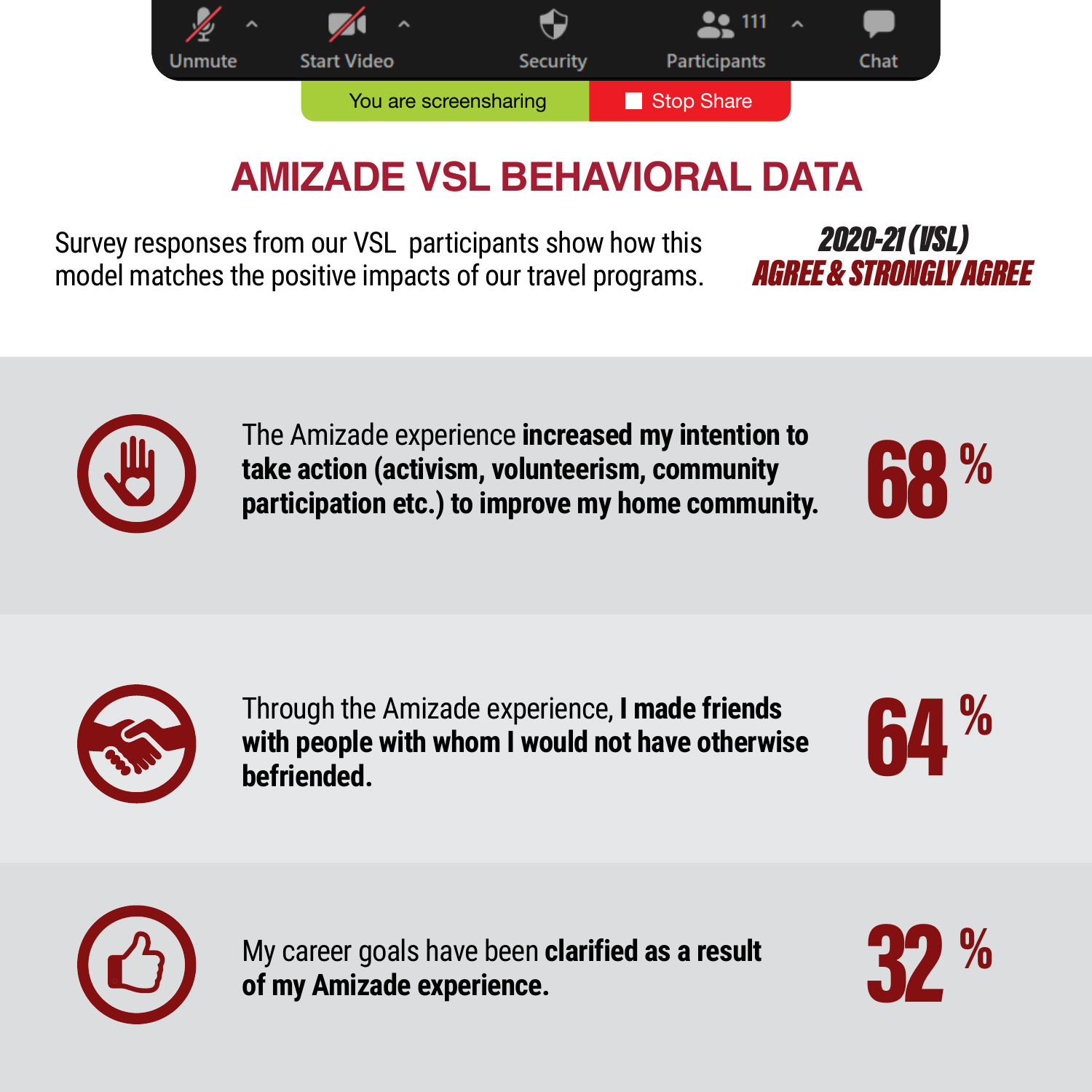



Amizade's FY 20-21 to Everyone

What do participants think of Amizade's VSL?



#### Jessalyn, Connecticut College to Everyone

My favorite learning experience was being able to talk with activists and community members from West Virginia. Being able to communicate "face to face" (screen to screen) was encouraging and informative.



#### Kelly, Northwestern University to Everyone

My favorite learning experience would either be the group reflection session on privilege or story telling. I found these sessions to be very eye-opening and engaging, and I enjoyed being able to actively participate in activities, such as the check your privilege activity.

To: Everyone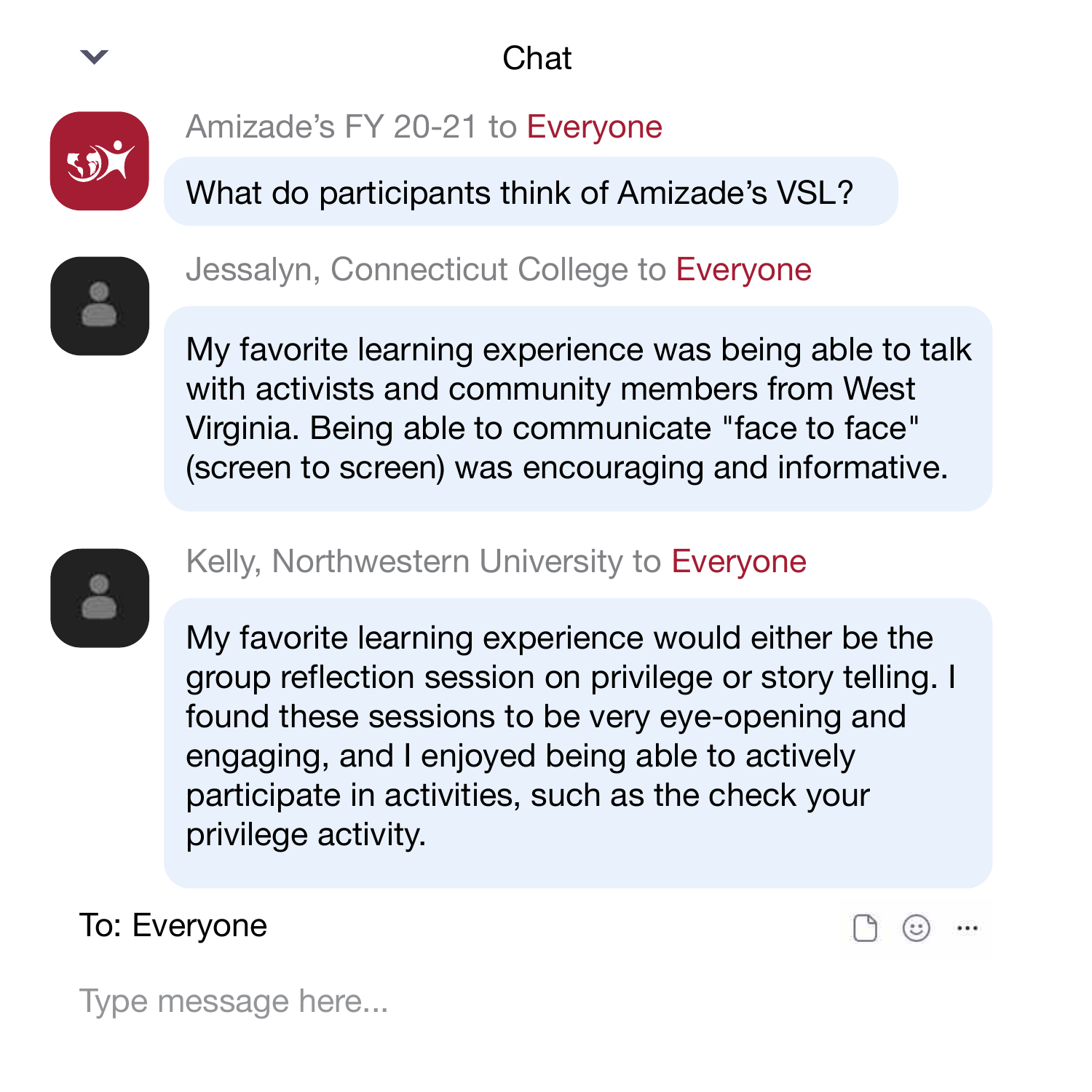



Amizade's FY 20-21 to Everyone

What do participants think of Amizade's VSL?



#### Claudia, Connecticut College to Everyone

In just two short weeks, I got so much more out of this virtual experience with Amizade than I thought possible. In addition to learning about public health in Brazil and using my Portuguese language skills in a professional setting, I was able to make genuine connections with fellow Conn students, faculty, and Brazilians. On the last day, one of our Amizade facilitators sent us a video from Santarém at the Encontro das Águas, saying she wished we were there with her.

To: Everyone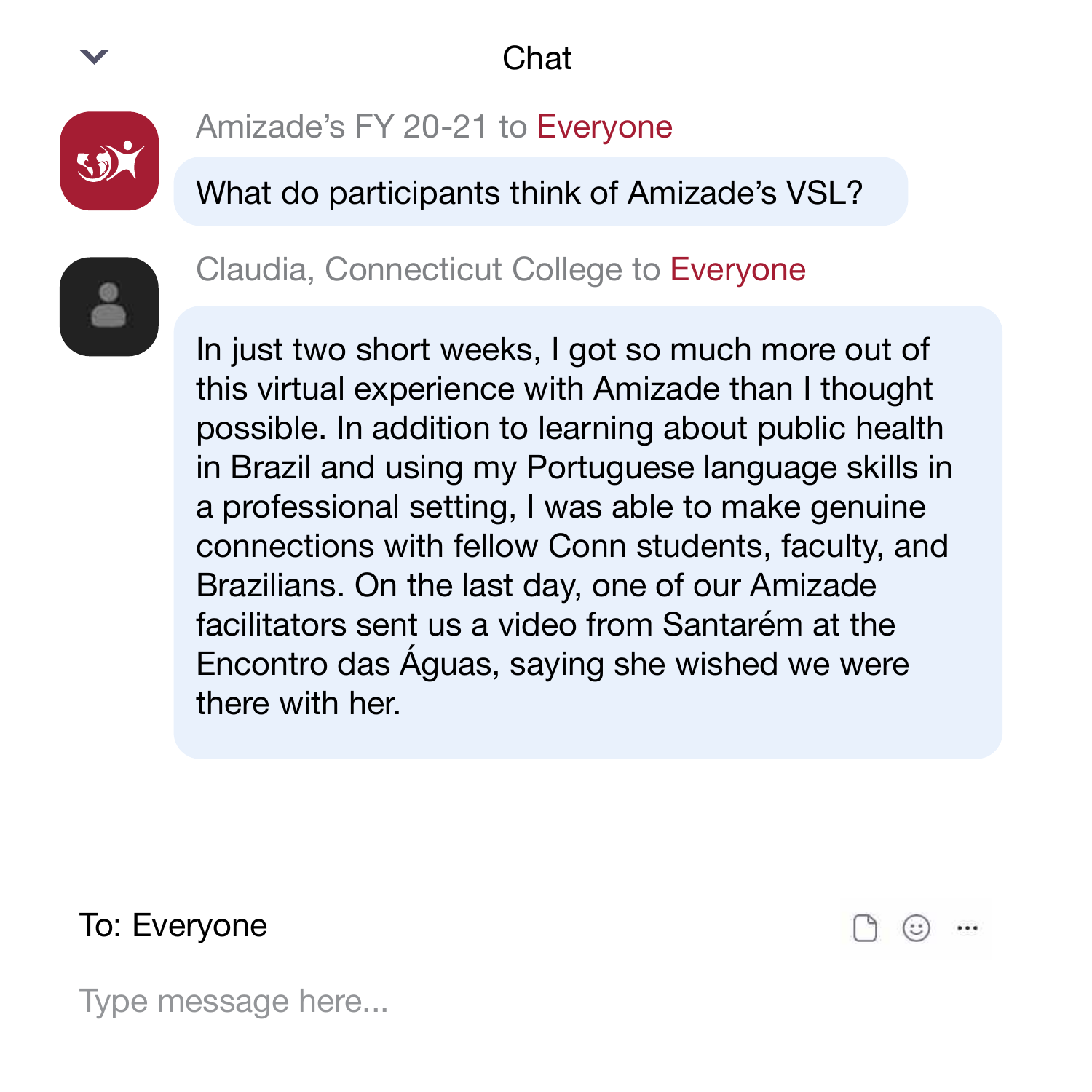#### Chat



#### Amizade's FY 20-21 to Everyone

What do participants think of Amizade's VSL?



Kayleigh, Nazareth College to Everyone

My favorite learning experience during the program was definitely when people from Caras con Causa presented to us. I really enjoyed learning from the community partners first hand and going on the virtual tour through the mangroves, learning about the different mangroves and how they contribute to the ecosystem.

To: Everyone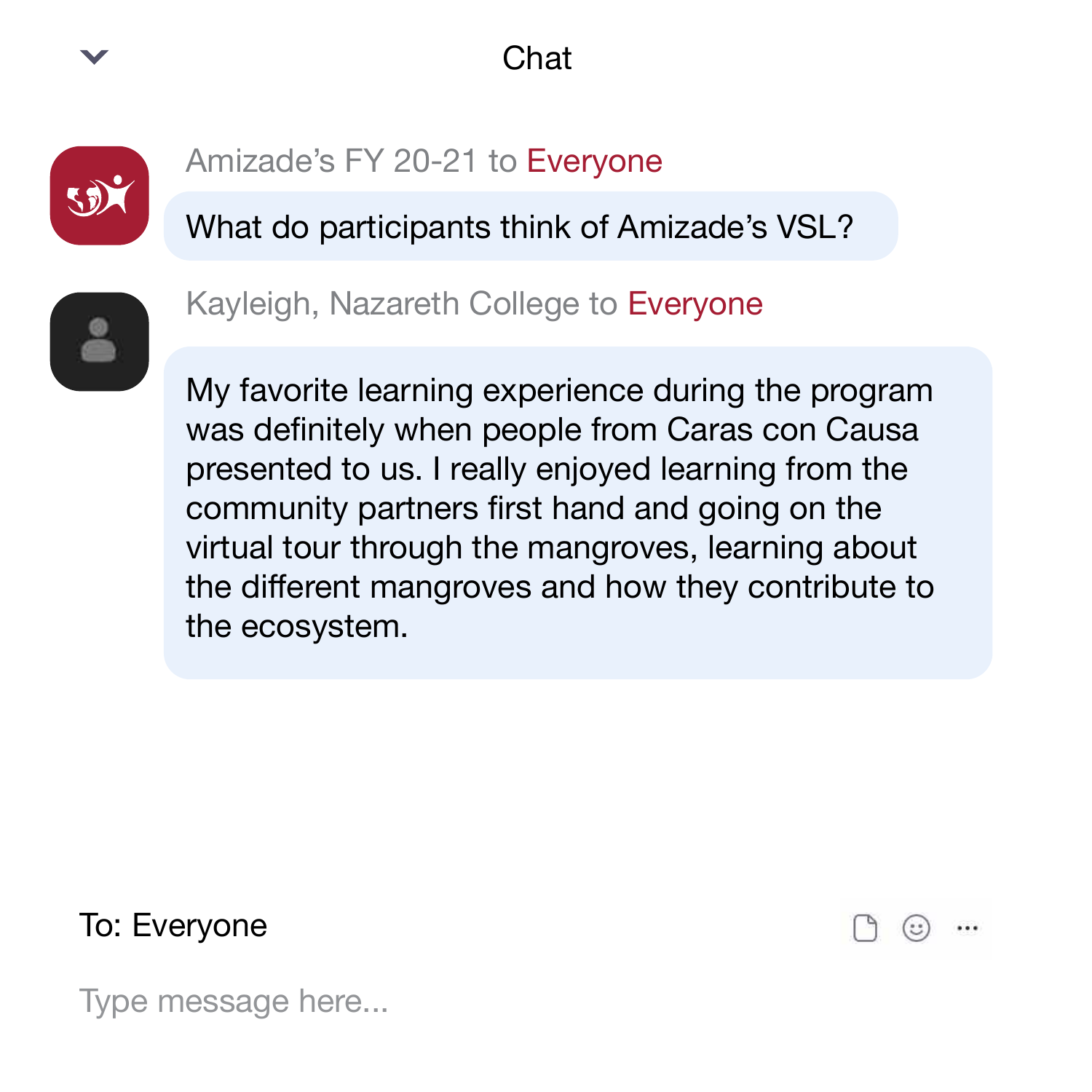

## **ENVIRONMENTAL SUSTAINABILITY**

# **2019 = 1200 metric tons of CO2E**

# **2021 = 1 metric ton of CO2E**

Our carbon footprint is small these days due to the pandemic, but better carbon emissions tracking and carbon footprint planning is on the horizon for 2022.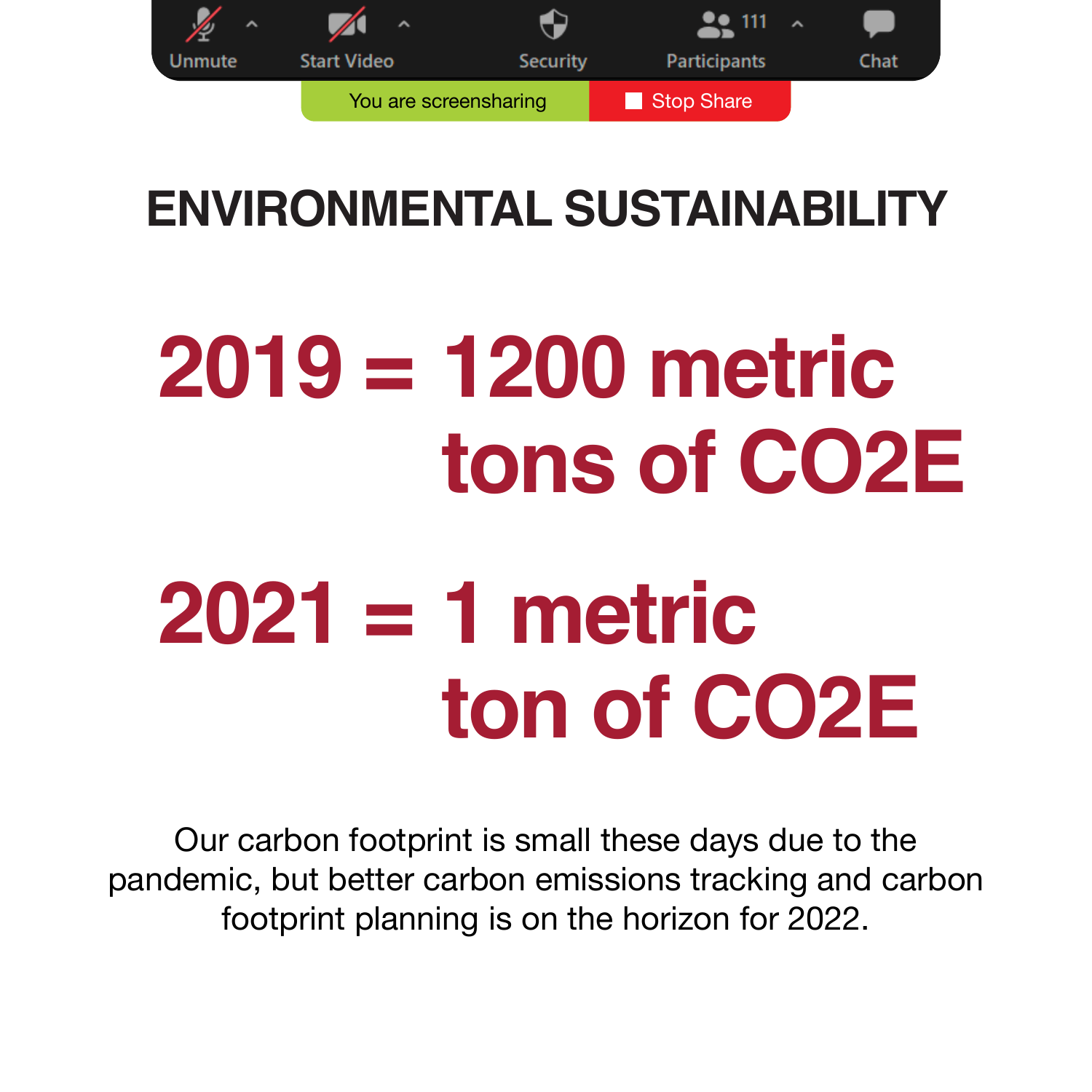

## **FINANCIALS**

Estimated summarized statement of activities, fiscal year September 1, 2020 to August 31, 2021.

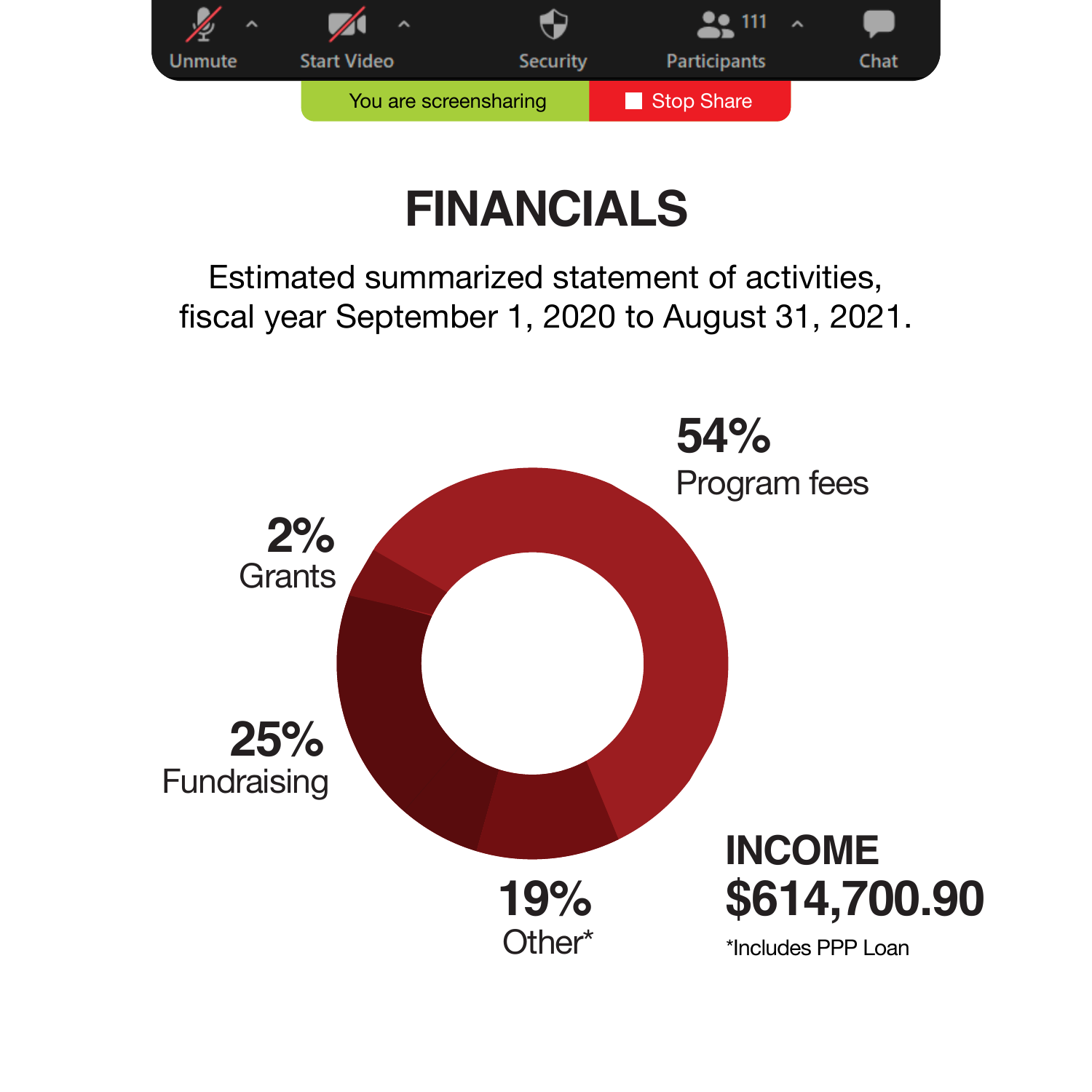

## **FINANCIALS**

Estimated summarized statement of activities, fiscal year September 1, 2020 to August 31, 2021.

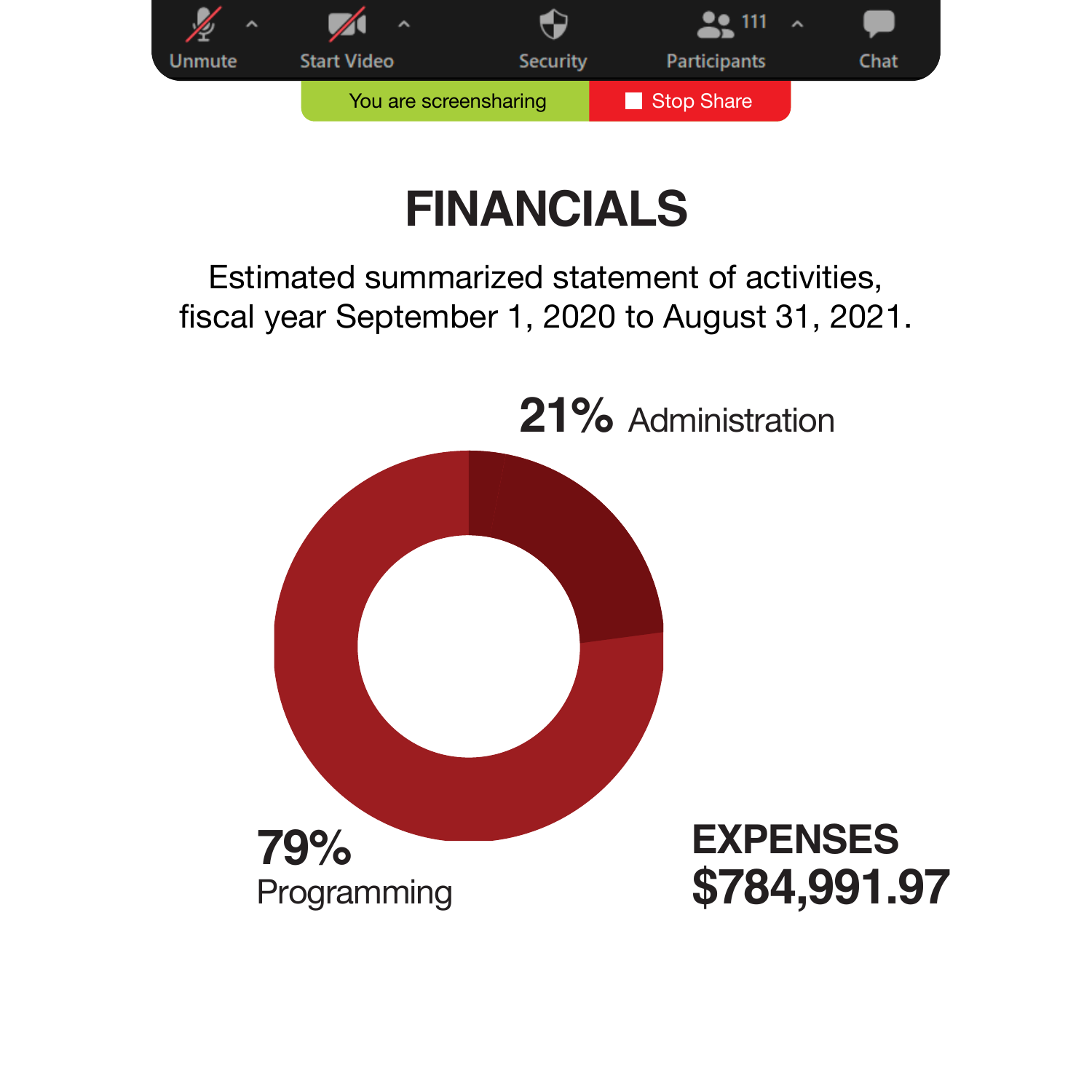#### **AMIZADE STAFF 20-21 Example 20-21** Enter full screen



Rachel Helwig Director of Health & Safety

Communications and Development Coordinator



Bibi Al-Ebrahim Education Director



Daniel Alexander Marketing Coordinator



Nina DelPrato Program and Operations **Coordinator** 



Nick Grimes Program Coordinator



Torey Siebart Outreach Assistant





Tierna McConnell Global Projects Intern



 $\Omega$ ø

**Start Video** 

Ф Security

 $22111$ Participants

Chat

**Share Screen** 

**Reactions Record** 

 $\bigcap$ 

❺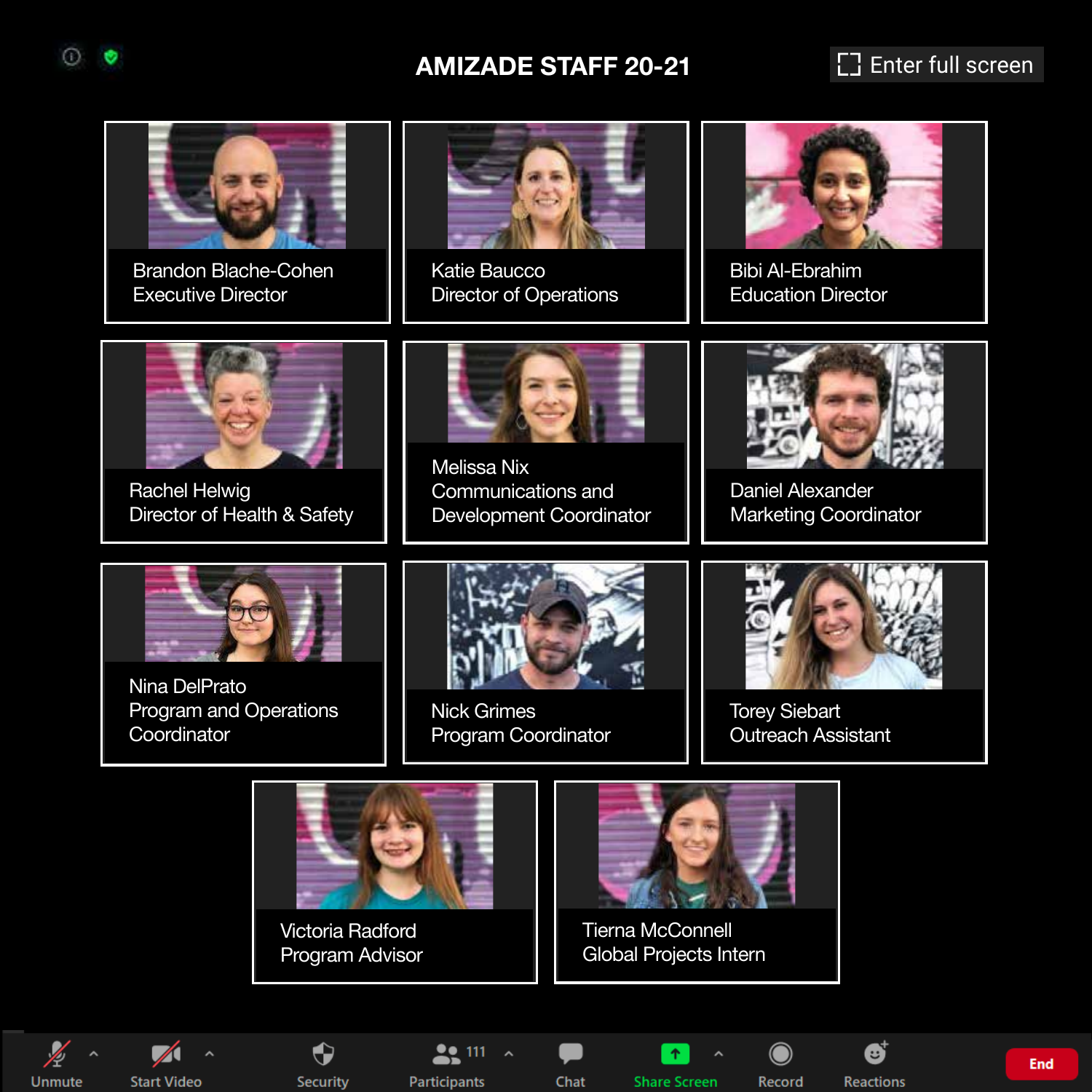

#### **AMIZADE BOARD 20-21 Example 1 Example 20-21 Example 20-21**



 $\frac{1}{2}$ Unmute



 $\bullet$ Security

 $22111 - 2$ Participants

Chat

 $\bullet$ 

**Share Screen** 

**Factor** 

 $\odot$ Record Ø

**Reactions** 

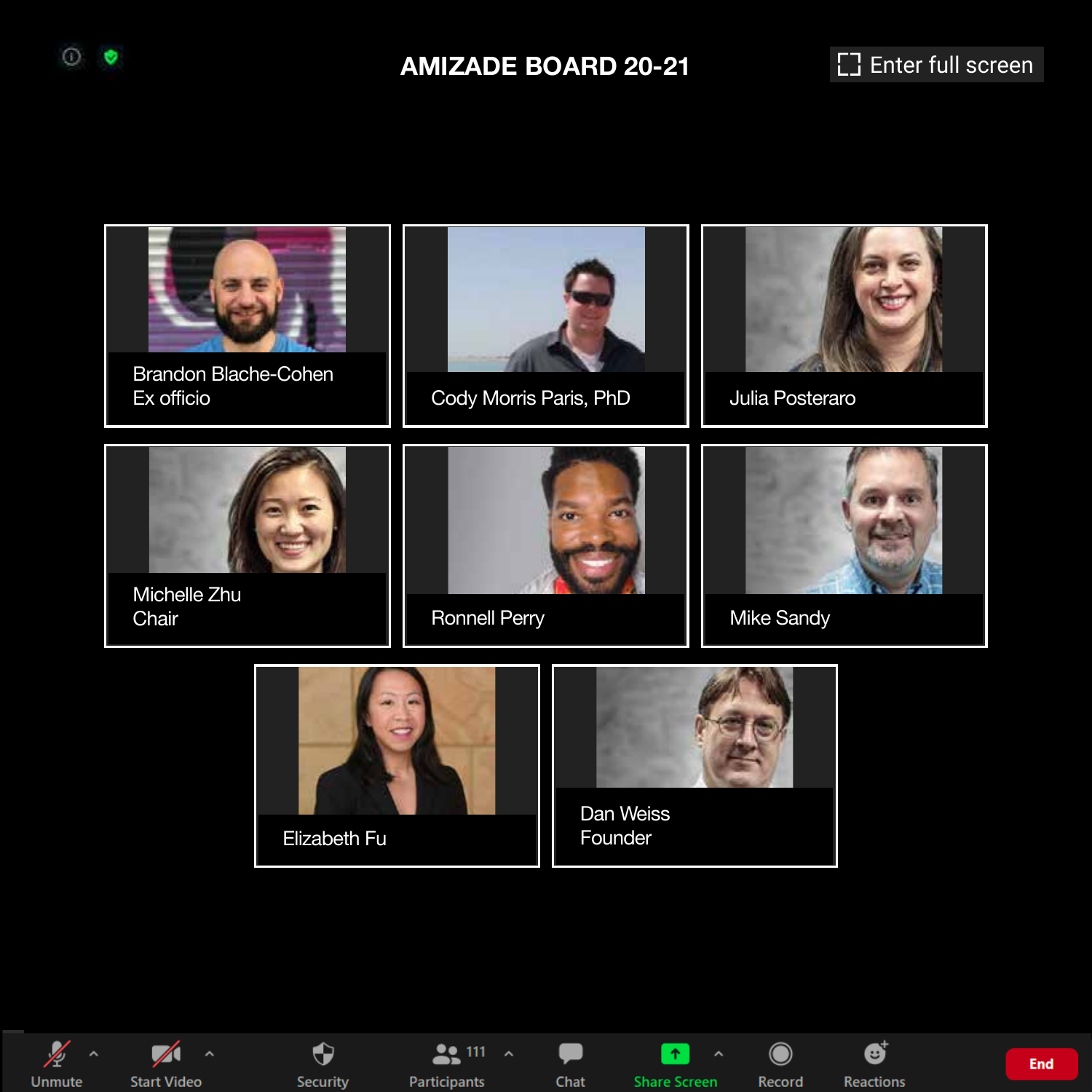#### **AMIZADE SITE DIRECTORS 20-21** [ ] Enter full screen

 $\odot$ ø



**End**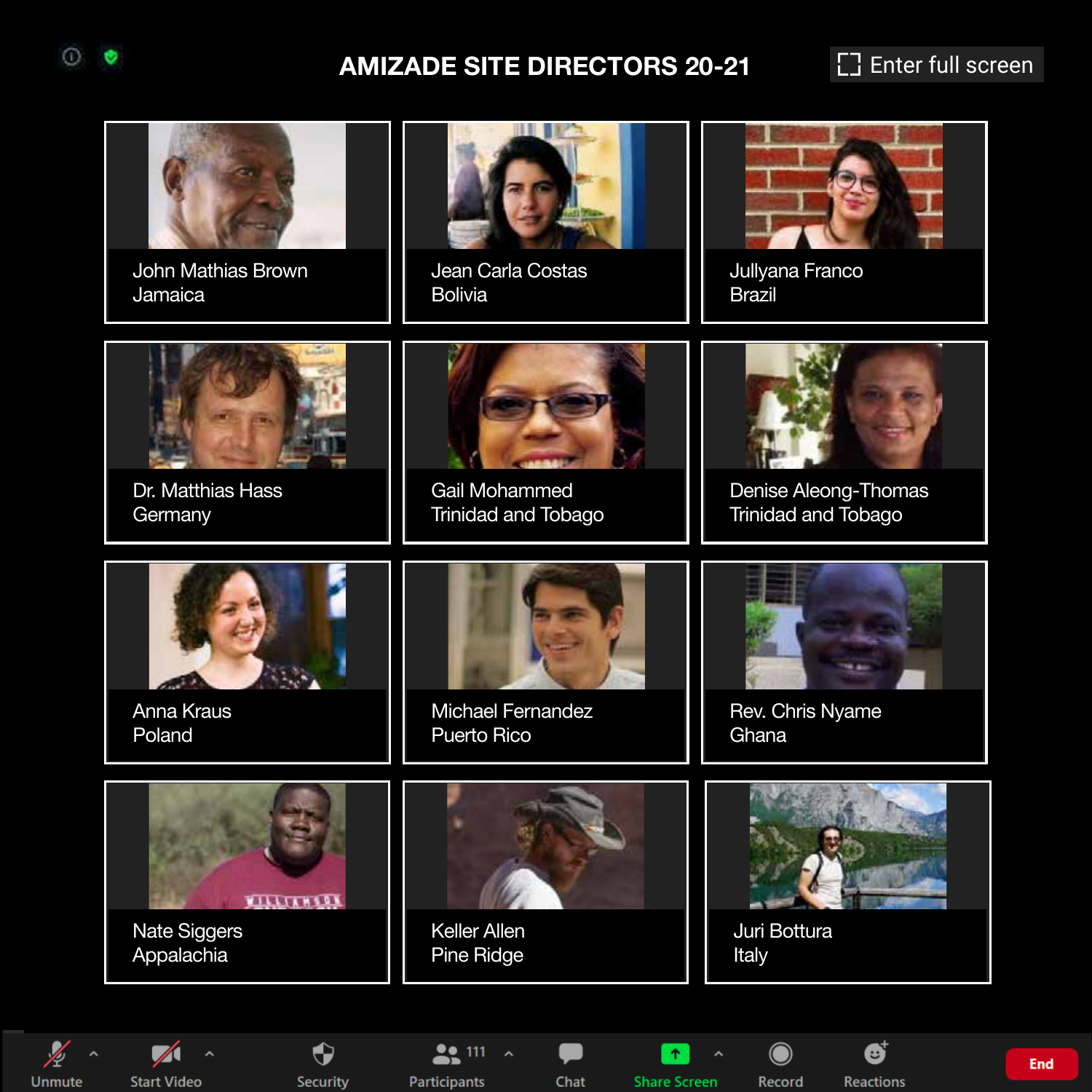#### **AMIZADE SITE DIRECTORS 20-21** [ ] Enter full screen







 $\bigodot$ Security

 $22111 - 2$ Participants

Chat

œ

**Share Screen** 

l a l